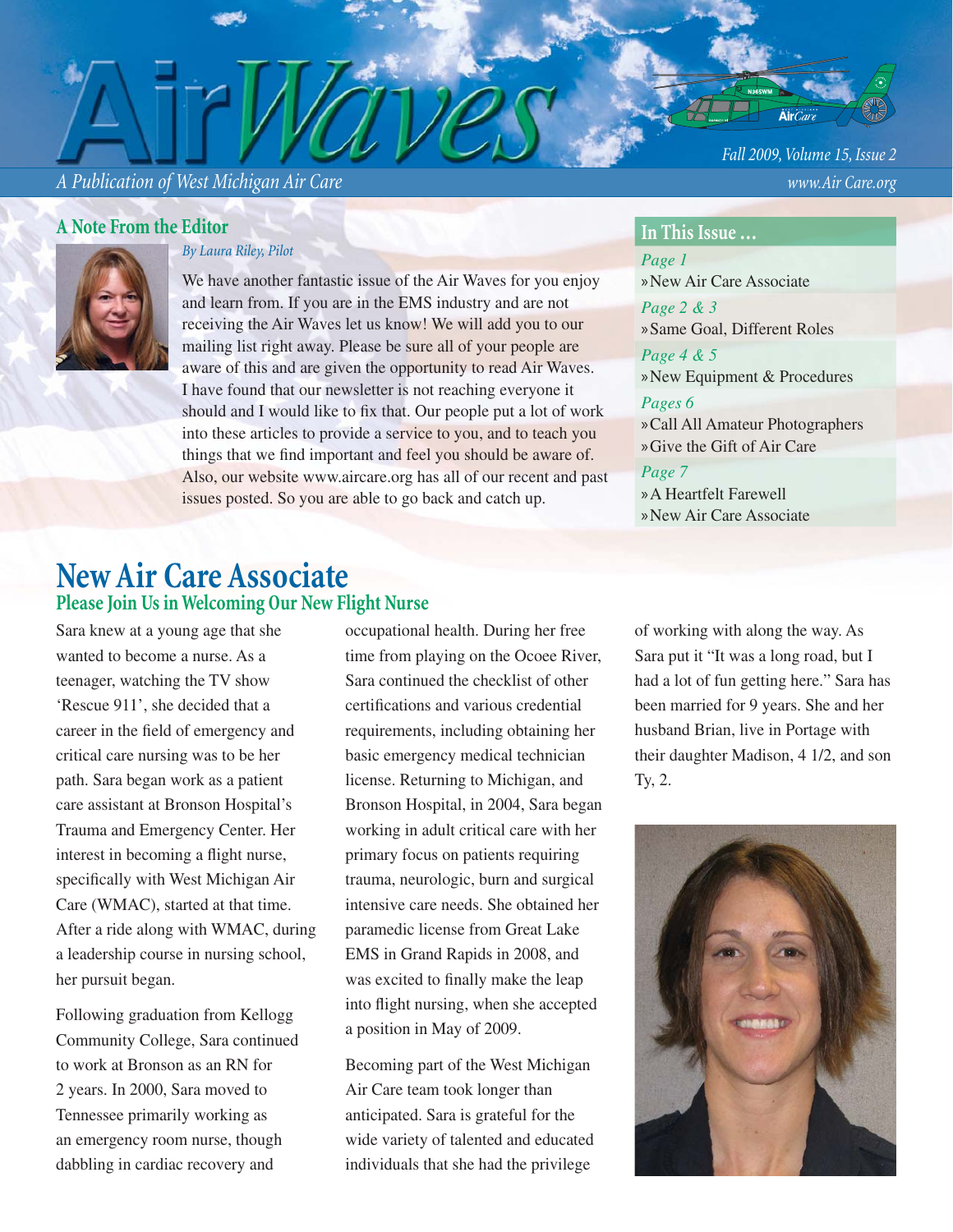# **Same Goal, Different Roles**



*By Jan Eichel, RN, CFRN, BA, EMT-P (Flight Nurse, Director of Clinical/Comm Ops)*

The American Heart Associations' goal for the STEMI (ST- Elevation Myocardial Infarction) "door to balloon" (D2B) time is 90 minutes. That's 90 minutes from the Emergency Department door to a Cardiovascular Lab (CVL) intervention, restoring blood flow to *viable* cardiac tissue. Borgess Medical Center also has a new Regional D2B goal of 90 minutes or less, from Regional ED to the Borgess CVL. How do you cover all those miles in Southwest Michigan *and* provide needed critical care in only 90 minutes? The answer: Both at the same time.

On a hot Saturday in June, James Macek, 57, and his wife had just arrived at his lakeside home in Colon, Michigan, about a three-hour drive from his permanent Illinois home.

He began doing what everyone does in summer, mow the lawn. It took only a few passes when he had chest pain that was unrelenting. He stopped the mower and went into the house, taking an aspirin and a nitroglycerin (NTG) sublingual. Lying down to rest, he remembered this pain was "the same as last time." Since his two stent placement in 2001 for chest pain, he was aware that every minute counts. His wife activated 911. Responding to the call, Colon Rescue Squad arrived and administered Oxygen via NRB. Next on scene were Life Care Paramedic Robin Quick and her partner, EMT Derek Bucknell. Robin quickly obtained a 12-lead ECG and Derek took a set of vital signs. Mr. Macek was pale, hot, diaphoretic, short of breath and c/o "feels like someone is sitting on my chest."

Robin is a woman of few words and serious content. She turned to Colon Fire Chief Tim Doenges and said, "Get me Air Care." He needed no explanation. A radio call to Central



*Reuniting at Mr. Macek's lakeside home for a photo are LifeCare EMT Derek Bucknell, Jim Macek, LifeCare Paramedic Robin Quick, and Colon Fire EMT Jodi Gross.*

Dispatch and information on the patient and location was referred directly to West Michigan Air Care, triggering the response of the critical care team. It was a 12 minute flight. During this time the patient was taken out of the house, given two more doses of add'l NTG, established an IV and transported to the LZ close by. Arriving within five minutes of the ambulance, the Air Care nurses off loaded with the rotors turning and proceeded to Mr. Macek for a rapid assessment. Flight nurses Kevin Ferguson, RN, Sara Sturgeon, RN, and Jan Eichel, RN each had duties to complete for a time dependant "turn around". Upon reviewing the patient and noting the ECG with >4mm ST elevation in leads II, III and AVF as well as V4-6; the 800 mHz radio system was utilized to advise the Borgess PATH (Patient Admission and Transfer Hub) of an incoming "STEMI alert." Fourteen minutes after the helicopter wheels touched the ground; they were back in the air, heading for Kalamazoo. During his 12-minute transport, a 4,000u Heparin IV bolus, additional Nitroglycerin, and a robust dose of Fentanyl changed his pain from 7/10 to 4/10.

With Air Care reducing his pain, Heparinizing and monitoring for serious or fatal arrhythmias, the end point of care is reperfusion therapy. On our early activation from the field, Dr. William LaPenna and the Borgess CVL team were swiftly responding to prepare for his arrival. Primary percutaneous coronary intervention (PCI) is superior to fibrinolytic therapy for treatment of STEMI, resulting in higher rates of cardiac artery patency and lower rates of re-infarction, stroke, and death. (Pollack 2008) The Borgess CVL team of Dr. William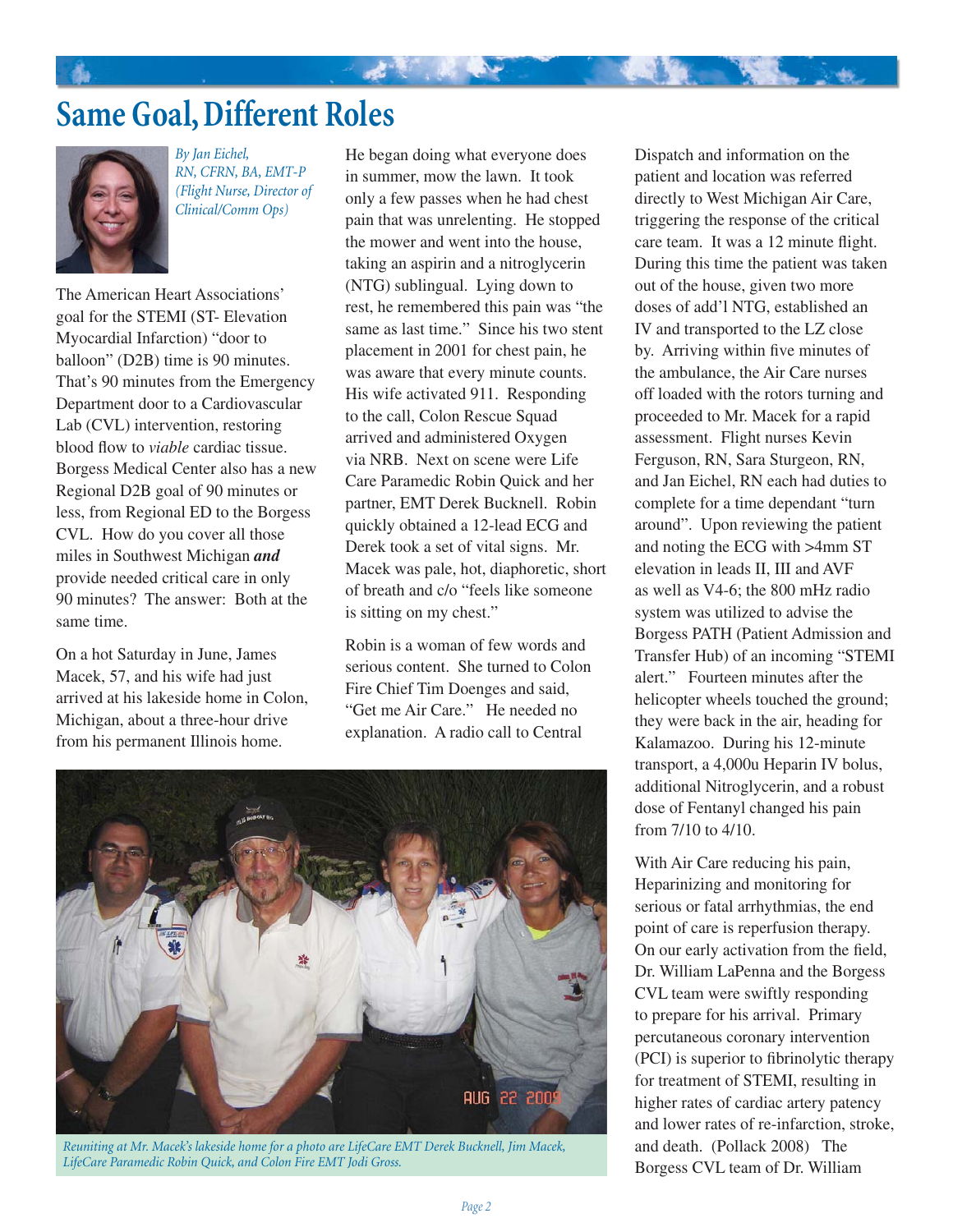

LaPenna, Jeff Miller, RN, BSN, Alan Muiser, RN, BSN and Clarence "Clay" Pearson, CVT, worked immediately after the patient's arrival to accomplish reperfusion. They identified the 100% **occlusion at the origin of the right coronary artery,** placing two stents to restore perfusion. Shortly after arrival at Borgess, his symptoms were relieved. After a short hospitalization, Mr. Macek was discharged and follow-up prepared by his cardiologist in Illinois.

Six weeks later, at an interview in his lake home, Jim spoke of how "surprised" and "impressed" he was with our *system of teams,* working together. It worked "fantastic" in his opinion. He continues to walk everyday, "even uphill," as part of his cardiac rehab program. Dr. William LaPenna reviewed Jim's case with me. He stated, **"The STEMI is much like a trauma patient and outcome is dependant on rapid action."** There is no more rapid action than to utilize Air Care when a STEMI is identified.

Lynn Smith, RN, BSN, Director of CVL at Borgess, knows that 90 minutes or less from the Regional ED to Borgess CVL will not happen effortlessly. **"Over this past year, we**  **have all made great improvements in how rapidly STEMI patients are diagnosed and treatment is initiated. We encourage you to set up an early activation system with your local EMS. If 12 lead EKG's are available in your community, consider EMS activation of air transport so they can arrive at your hospital and assist you within minutes of your patient's arrival."**

The phrase "Time is Muscle," describes the need to eliminate delays in definitive care for STEMI's. The minutes add up quickly from the patient's front door to the CVL balloon inflation, especially when they are many miles apart. The time from the ECG taken *in his home,* to arrival in the Borgess CVL, 28 miles away, was 89 minutes. Now that is an impressive door to balloon medical response for all teams involved.



*Pictured L-R, Alan Muiser, RN, BSN, Clarance (Clay) Pearson, CVT, Dr. William LaPenna and Jeff Miller, RN, BSN.*

#### **References:**

Field, J. M. (2008). STEMI Provider Manual. American Heart Association, Dallas, TX

Pollack, C.V. Jr., Antman, E.M., Hollander, J.E. (2008). 2007 focused update to the ACC/ AHA guidelines for the management of patients with ST-segment elevation myocardial infarction: implications for emergency department practice. Annals of Emergency Medicine. 52(4), 344-355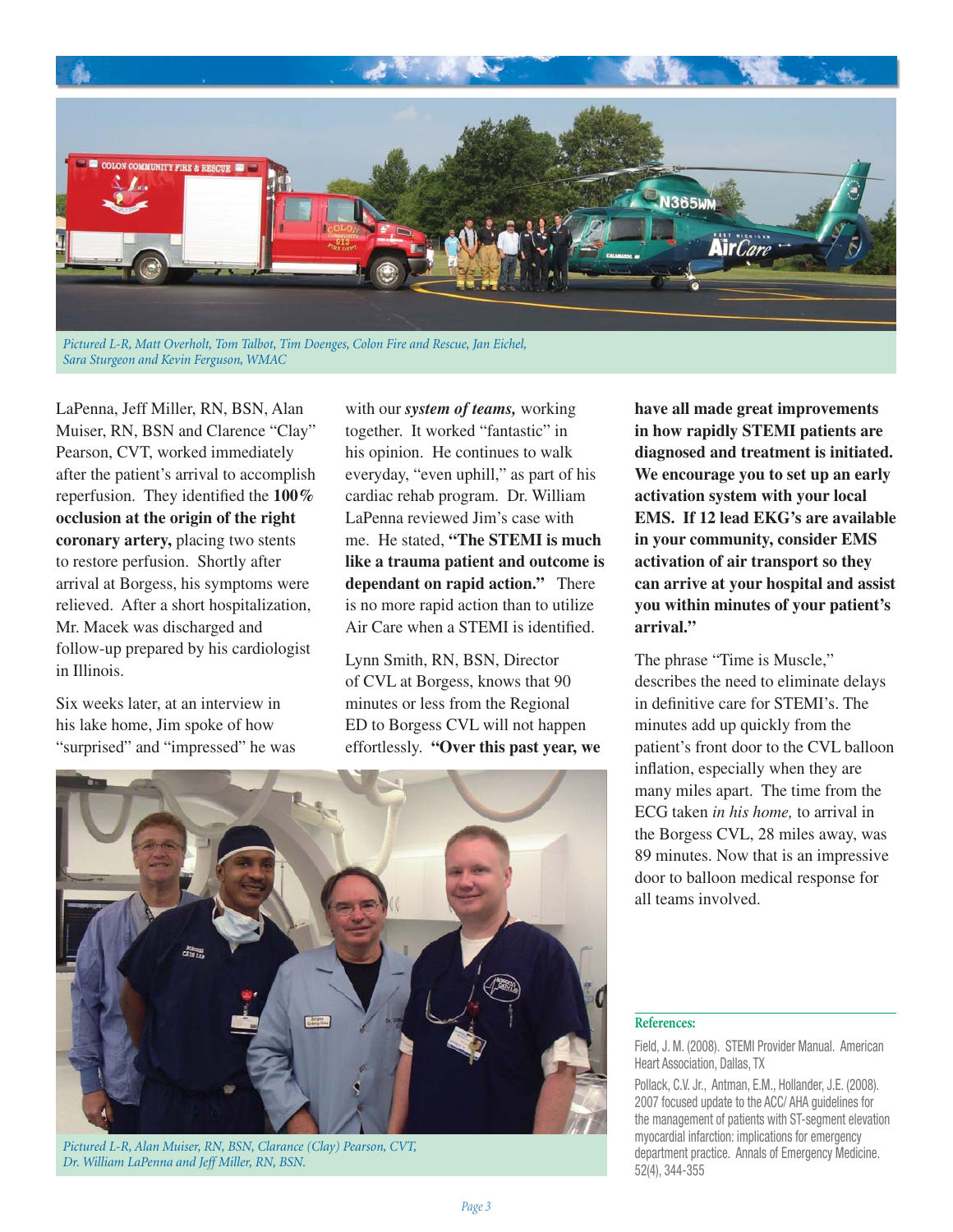# **New Equipment & Procedures to Advance AirCare Medical Crew Capabilities**



*By Kevin Franklin CFRN/EMT-P (Flight Nurse)*

Critical care transport medicine is a special branch of Pre-hospital/ Inter-hospital care that requires a progressive, dedicated, highly educated and credentialed team to care for patients. Often patients require a level of care that is beyond, or anticipated to grow beyond, that available from an ALS ambulance unit. Here at Air Care we are committed to providing the best, most effective and safe patient care to those we serve in SW Michigan and beyond. To do this Air Care maintains its leadership role in critical care transport by providing highly experienced, dual licensed (RN and EMT-P), board certified flight nurses (CFRN) on every flight. These same medical crew are then continuously evaluating, researching and safely putting into practice new equipment,

procedures and protocols that improve patient care and outcomes. Recently Air Care has added 3 new pieces of equipment that will improve patient care throughout the region.

The first piece of added equipment is the Alaris Med infusion pump system. This IV pump has become the primary IV pump utilized by Air Care crews. Advantages of the new IV pump are:

- Ability to run 3 separate » medications from one IV pump concurrently
- Ability to use IV bags, bottles or » syringes
- Ability to withstand the harsh » environment that transport medicine endures
- Considerable smaller size of » equipment compared with 3 traditional IV pumps
- Extended life battery to provide » for multiple uses between charges
- Fully programmable library to » ensure accurate dosing



The new Alaris Med infusion IV pump is designed to improve patient care at the point of contact and throughout the transport phase. Feel free to ask questions to the medical crews regarding the new pump.

Another piece of equipment that Air Care introduced to the region is the EZ-IO by Vidacare, Medical crews utilize the EZ-IO vascular access device in the proximal tibia for patients requiring vascular access. With a complication rate of less then 1/2 of a central venous catheter, the EZ-IO provides a rapid vascular access device in hemodynamically unstable patients. Air Care has expanded the EZ IOs role in patient care by adding the proximal humerus as another IO site. Air Care crews utilized the EZ-IO vascular access device in the proximal tibia for patients requiring vascular access in order to provide needed fluid or drug therapy. One challenge met was that at times patients would have contraindications to having an IO placed in the lower extremities. Air Care is happy to announce that training and credentialing has been completed on expanding the available sites for the EZ-IO use. Medical crews can now utilize the humeral head site when a more distal peripheral site is either not available or contraindicated.

The humeral head site allows vascular access to be obtained rapidly in unstable patients and does not interfere with the ability to care for the patient. Complications from the new site are identical to the proximal tibia site and continue to have a complication rate of less then 1/2 of a central venous catheter. It is anticipated that having access in both sites will limit the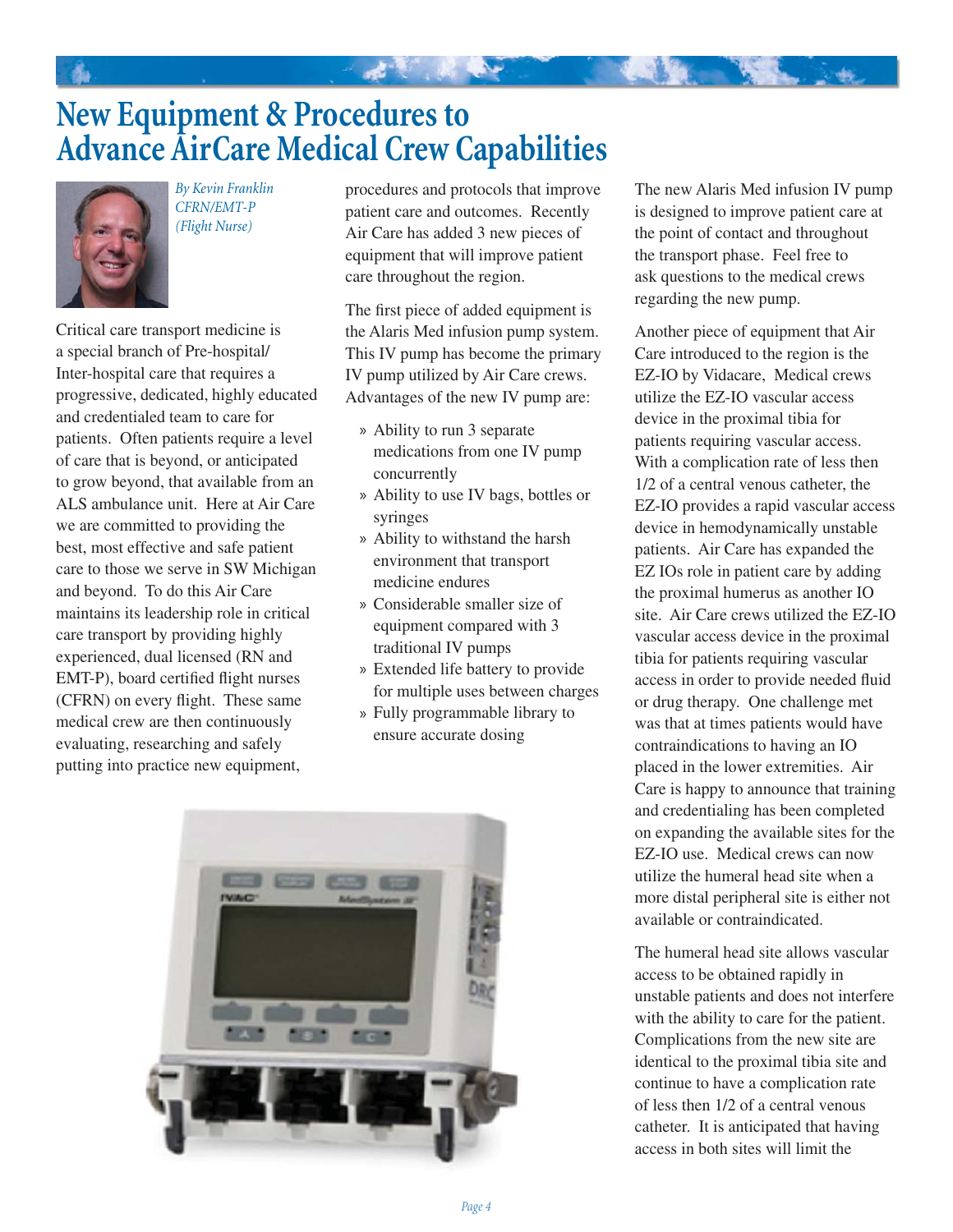

*www.suspendedinc.com*

number of times patients must be exposed to the complications that can occur with central venous catheter access.

Air Care's last new piece of equipment is the AirTraq, an optical laryngoscope designed for difficult airway access patients. At Air Care the goal in airway management is for a 95%

first pass success rate with all airway intervention patients, a standard set as high as many anesthesiology practices. To reach that goal Air Care realized the need for an indirect system that could adequately visualize the glottic opening even when conditions were suboptimal for direct laryngoscopy. Advantages of the AirTraq over



other optical and video laryngoscopy systems are:

- Smaller size for use in transport » medicine
- » Self contained and single patient use
- Sizing for patients from infant » through adult
- » Considerable cost benefit over non-disposable systems
- » No viewing screen to become distorted or difficult to see in field conditions

Air Care crews have already utilized each of these new tools at the time of this publication in order to augment and improve patient care in SW Michigan. Air Care medical crews look forward to questions and comments from providers throughout the region as this new equipment and procedures are utilized on patients. In addition Air Care welcomes future suggestions/changes that can improve patient care throughout the critical transport phase of care. Future suggestions can be forwarded to Air Care's Medical Director, Glenn Ekblad DO, or to the Clinical Operations Director, Jan Eichel CFRN/EMT-P.

From all of the crew members at Air Care, thanks for giving us the opportunity to provide our services to you and your patients. We are dedicated to providing a level of care, compassion and professionalism that leads the industry and provides the best transport outcome for all of your patients.

*www.b-und-p.com/*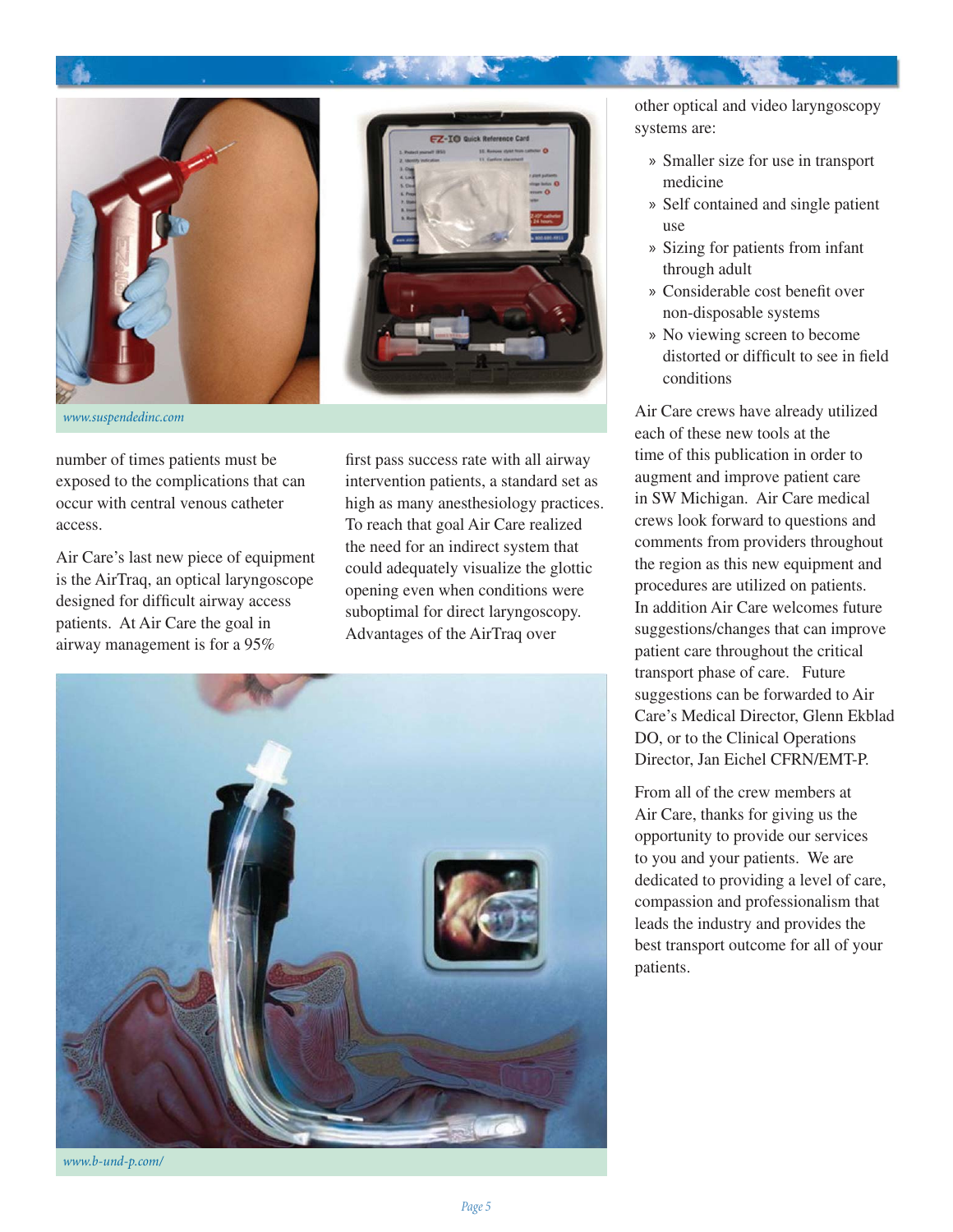## **New Air Care Associate Please Join Us in Welcoming Our New Flight Nurse**

Matt began his medical career in 1987 as a volunteer with Reading Emergency Unit in Reading, MI. He completed his Emergency Medical Technician class in May of 1989, and began working part time with the Branch County Sheriff Department's ambulance service. In March of 1990 he flew along with the old Bronson CareFlite as an observer. This experience motivated Matt to enroll in nursing school at St. Vincent Hospital in Toledo, OH. Matt completed his nursing degree in 1993. He then began working at Borgess Hospital, on the 8 North cardiac floor.

4

Missing the volunteer Emergency Medical Service experience, Matt moved back to Reading, MI in September of 1994, and rejoined the Reading Emergency Unit. He also began working in the Critical Care Unit at Hillsdale Community Health Center. He left Hillsdale Hospital in May 1995 to begin working in the Emergency Department at Cameron

Hospital in Angola, IN. He completed his Paramedic class with Reading Emergency Unit in 1996. Matt then left Cameron Hospital in January of 1997 to work at Reading's Emergency Unit full-time as a Paramedic/ RN for their newly formed Medical Intensive Care Unit. Missing the emergency department, Matt returned to Cameron Hospital ER full-time in November of 1999, and also began working as a relief nursing supervisor in March of 2000. In September of 2000 Matt began working part-time as a flight nurse with Parkview Samaritan flight program in Fort Wayne, IN. Matt has continued to work at Cameron Hospital both as a nurse and as an Advanced Cardiac Life Support instructor, as well as working part-time with Samaritan. He joined West Michigan Aircare in August of 2009 as a fulltime flight nurse.

Matt's hobbies include hunting, fishing, and helping with his parent's

*Page 6*

1,500 acre farm. His family includes his wife Cindy, children Kirsten, age 20, Colton, age 7, and dogs Sebastian and Jake. Matt is also barn manager for the Hillside Paints and Quarter Horses, his wife's horse farm. (Actually, he just feeds and cleans up after the horses.) But, we know he does a great job at it! Welcome aboard Matt.



## **Give the Gift of Air Care**

Looking ahead for Christmas or birthday ideas? Shop at Air Care! Try our online catalog at www.aircare.org. You'll find excellent, quality apparel and other gift ideas. Air Care has the perfect fit! Would you like an Air Care gift for yourself? Make it easy for your loved ones … just circle this article and leave it out for them to discover. (Hint. Hint.)



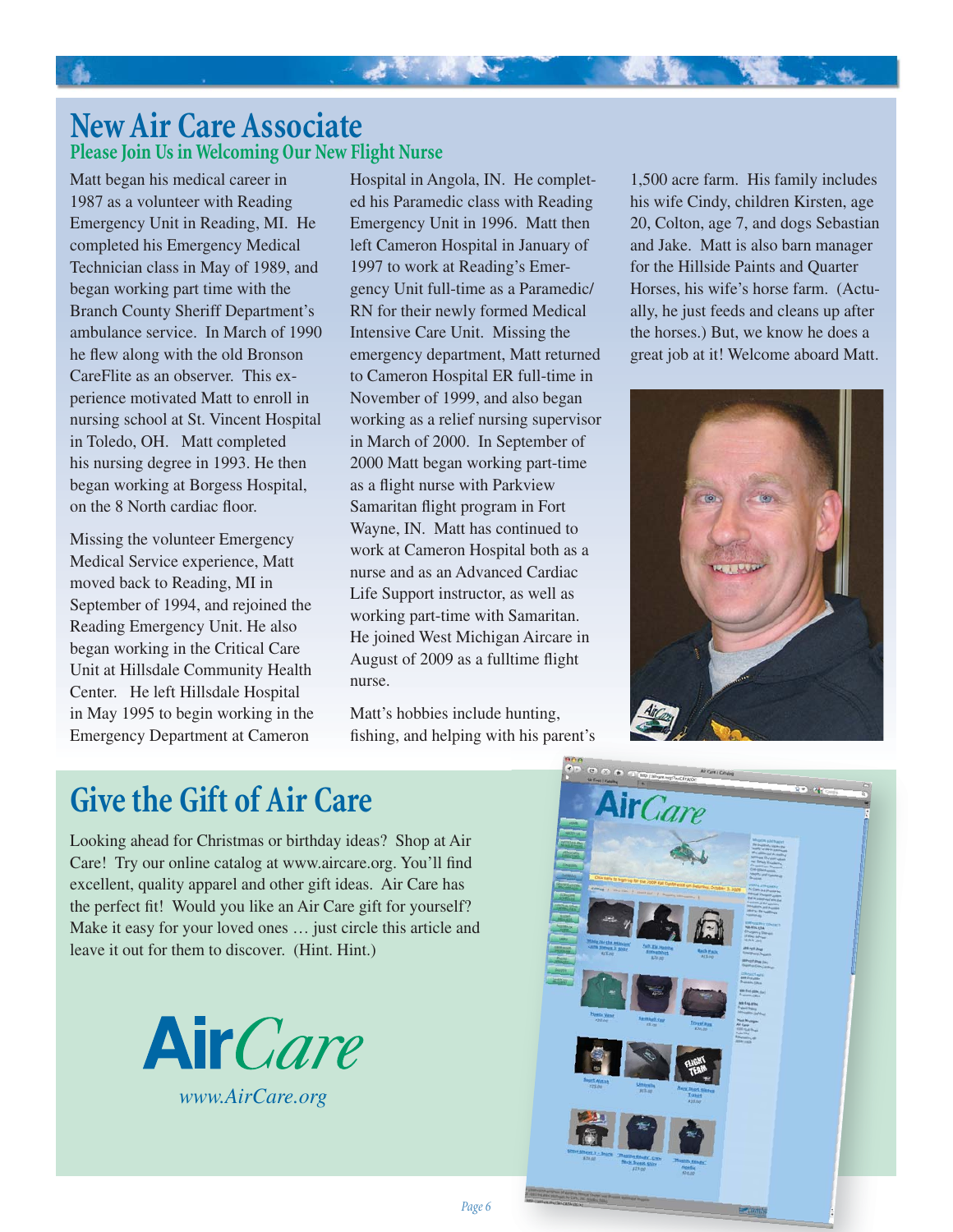# **A Heartfelt Farewell**

After 11 years of dedicated service to the West Michigan Air Care Mission of Safety, Excellence, Compassion and Teamwork, Laura Riley bids adieu.

Laura completed over 1,400 patient transports during the course of her employment with Air Care.

She has been a valued associate, an outstanding pilot, an excellent instructor pilot and the editor of the Air Waves publication.

We wish Laura much success in her future endeavors.

Laura, you will truly be missed!



# **Calling All Amateur Photographers**

Do you have a photo that would be perfect for our website photo gallery or calendar? Send it to dmjohnston@aircare.org for consideration. For best results, a 6 megapixel (or higher) camera is recommended. All photos are appreciated and we'd especially like to see aircraft close-ups, landings and takeoffs, and shots of great teamwork!

st.